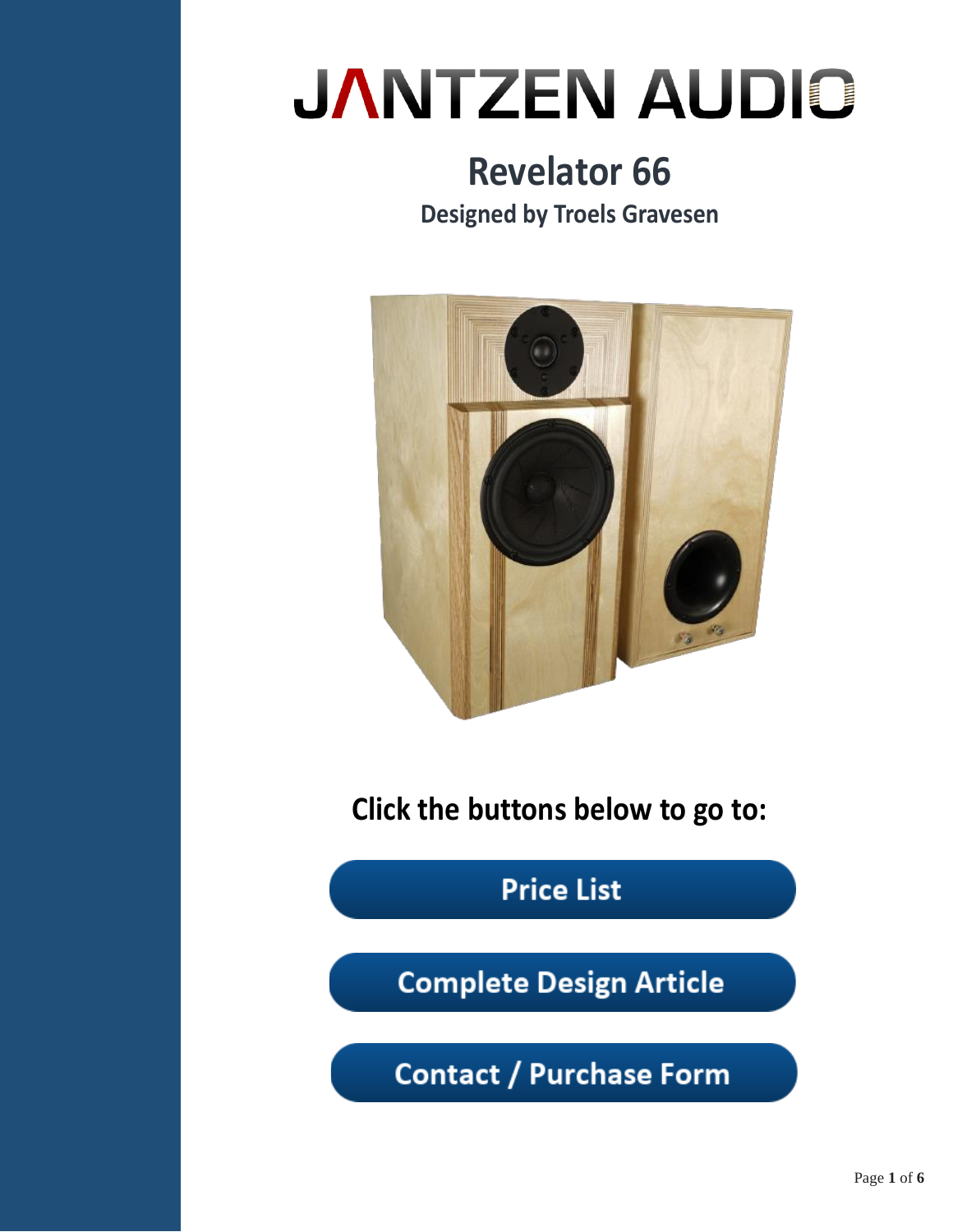### **Troels Gravesen's Introduction:**

Build a powerful 2-Way stand-mount from the revered Scan-Speak Revelator midbass units and Illuminator tweeters.

The 7" Revelator 18W is probably the easiest driver on the market when it comes to simple crossovers, due to its sliced paper technology.

The D3004/660000 tweeter has become the benchmark for all 1" soft domes.

### **General information:**

- The prices mentioned in the price list are excluding shipping costs
- The prices mentioned in the price list are excluding VAT and for EU based consumers, their local VAT reate must bed added
- The "closed schematic" DIY kits can only be purchased directly from Jantzen Audio
- Schematics & values for the "closed schematic" DIY kits are **not** sold separately

#### **Customization:**

- All crossover components, damping materials and accessories must be purchased
- Drivers & Hypex plate amps are optional (with some exceptions in certain DIY kits)
- We only offer to upgrade capacitors, no other component changes are possible

### **How the DIY kits are delivered:**

- The kits are 100% Do-It-Yourself
- We do not offer pre-assembled crossovers
- Cabinet materials are not included
- We do not offer ready-made cabinets or finished speaker systems

### **Build instructions include:**

A printed instruction containing the component values list, the crossover schematic, a crossover component placement drawing and the wiring chart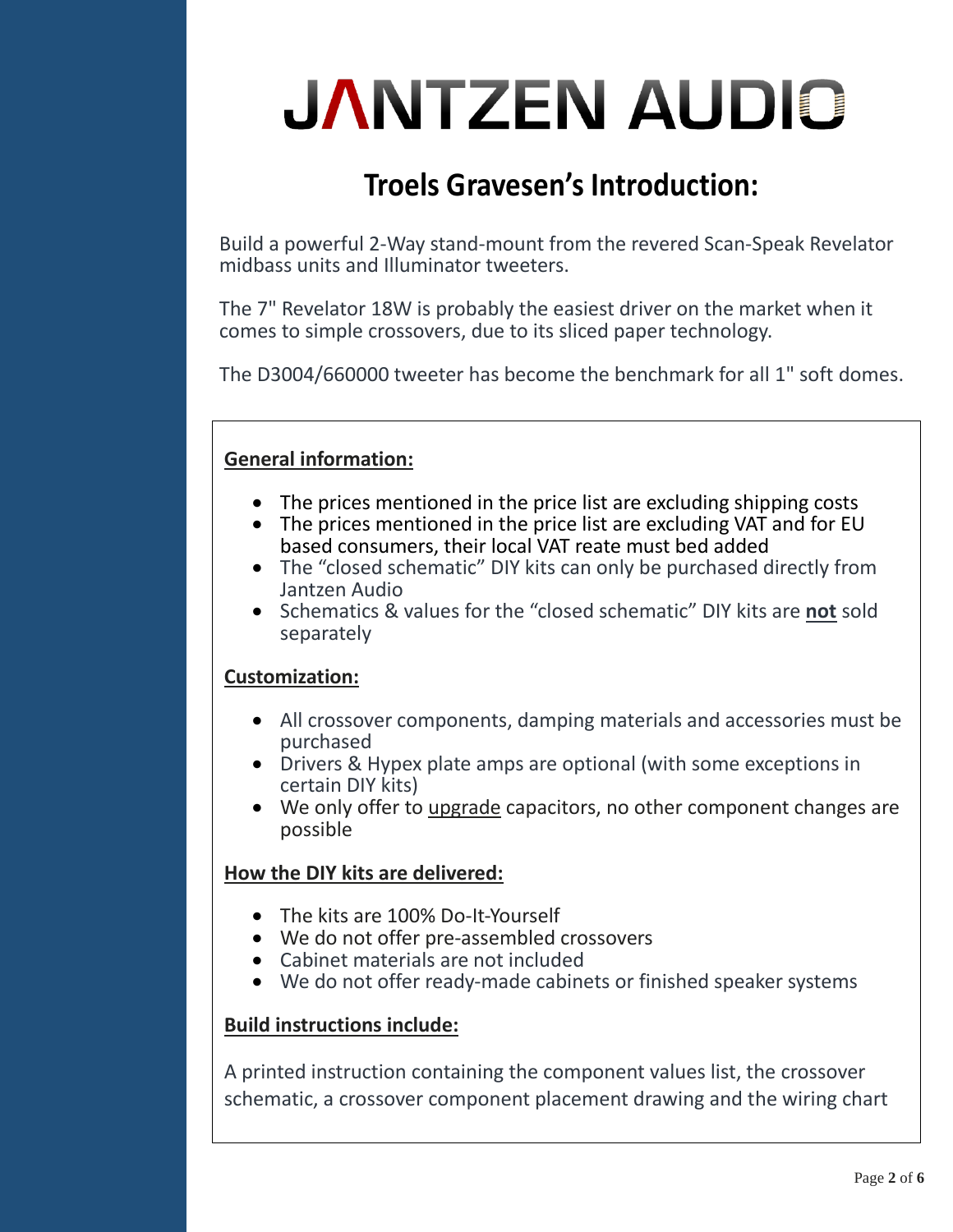**This DIY kit is offered with:** 

- **All drivers included**
- **Some drivers (let us know which drivers you already have)**
- **No drivers included**

## **Drivers used in the construction:**

**2 x Scan-Speak 18W/4531G01 (Mid-range units)**



**2 x Scan-Speak D3004/660000 (Tweeters)**

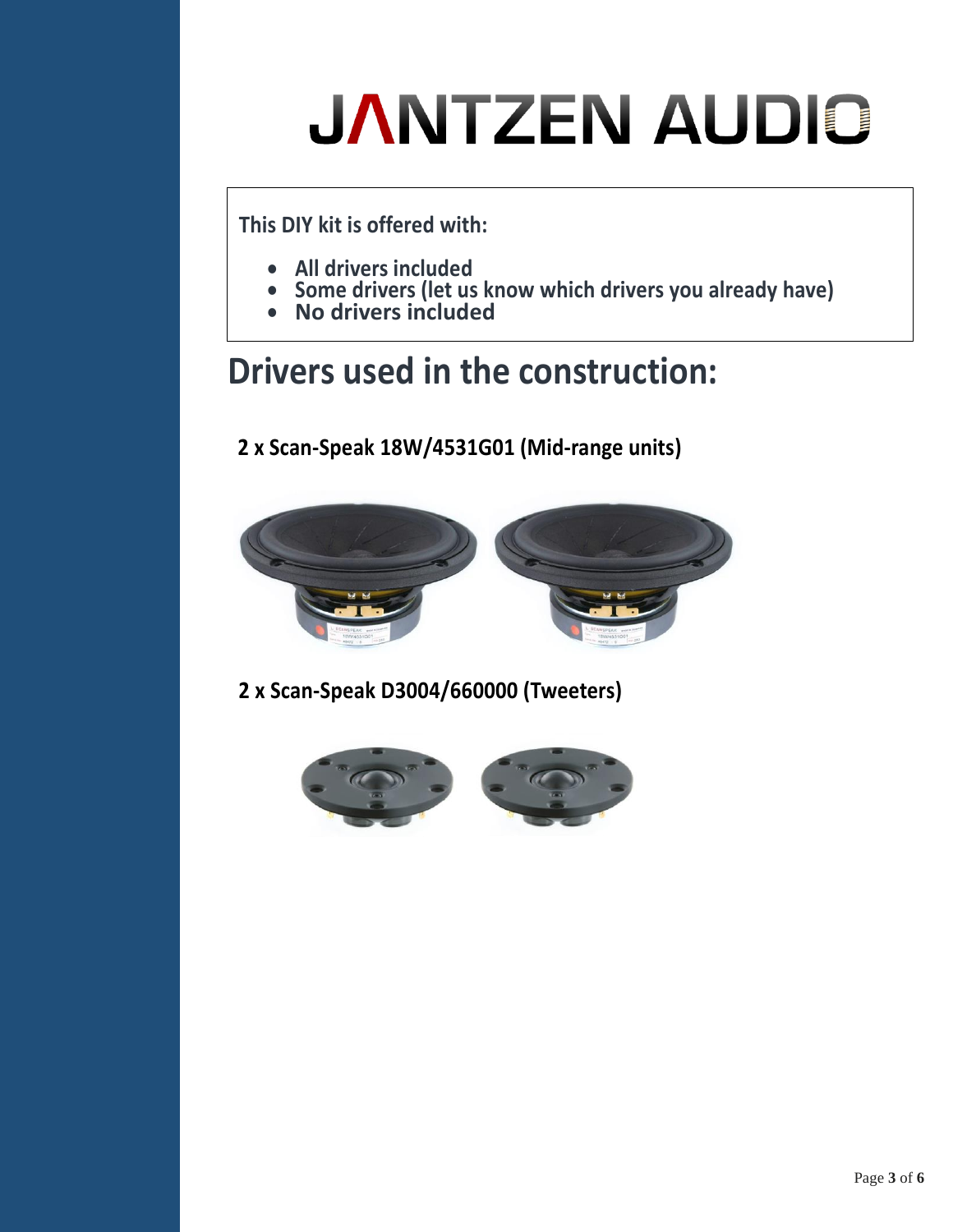### **Crossover components**



**Mid-range capacitors:**

**Superes (wire wound)** 

**Superior Z-Caps**



**Resistors: Other positions: Electrolytic Caps** 

Page **4** of **6**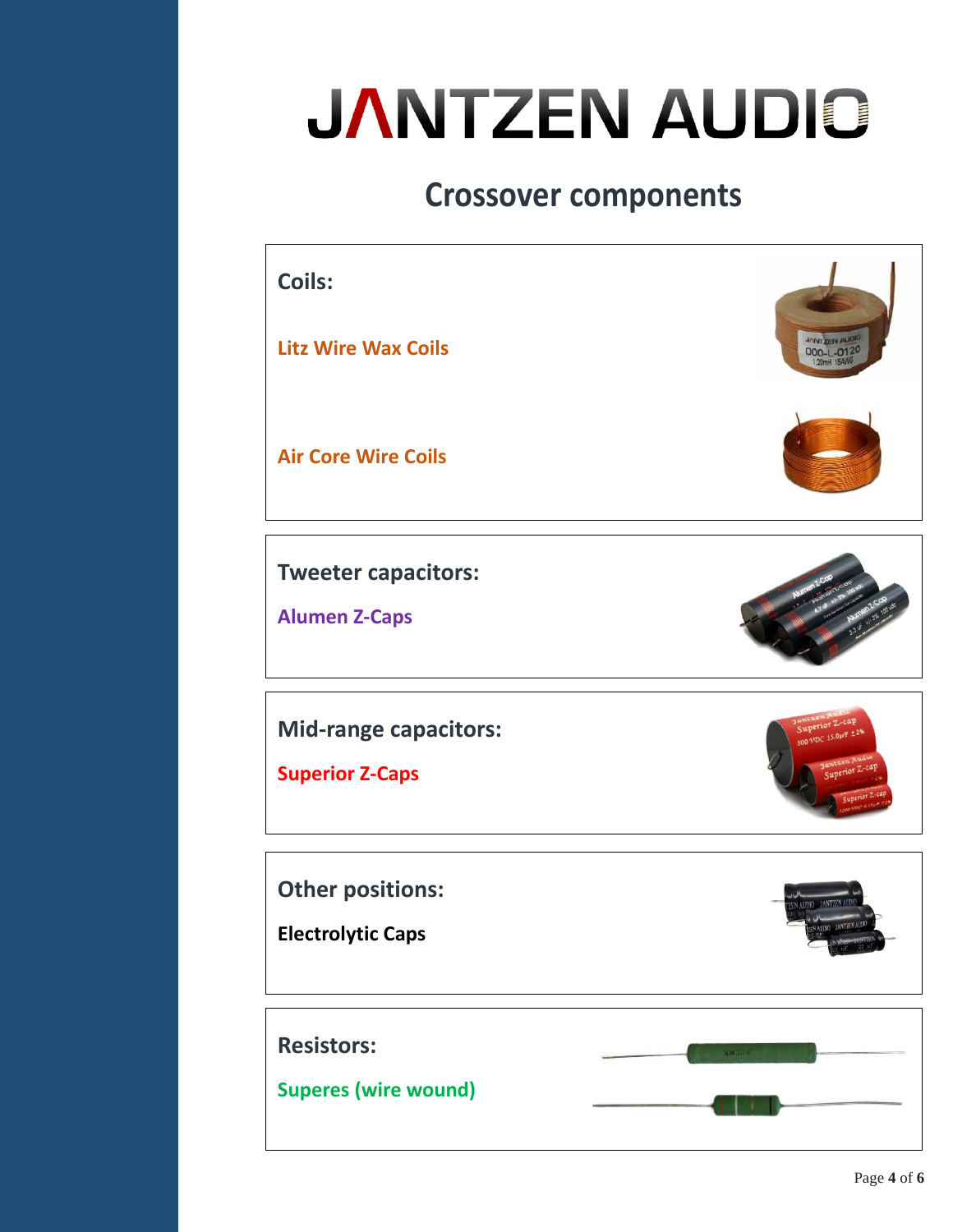## **Damping materials included in the DIY kit:**

Damping felt

Polyester damping cloth



Binding post terminals **(2 pairs)** Straight port sets Cables for internal wiring (PFTE/Silver) Solder tag strips Casco SuperFix component fastening glue **SuperFix** Screws for driver mounting